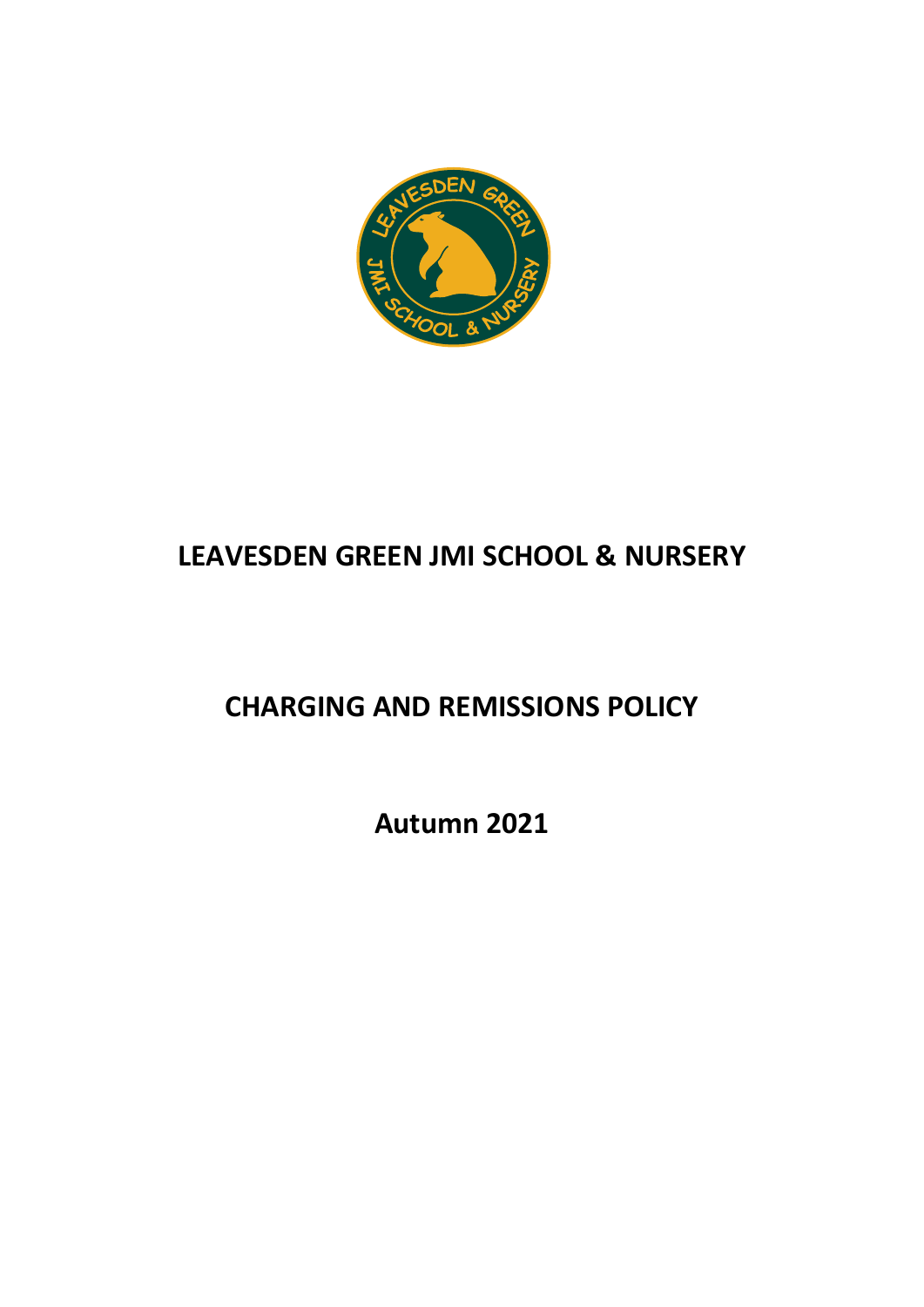## **INTRODUCTION**

The Governing Body wishes to align this policy with the Local Authority's charging policy as stated in the Handbook of Financial Regulations **Part 3, Section 22, Appendix A.** 

The Governing Body recognises the valuable contribution that additional activities can make towards the children's personal and social education.

The Governing Body aims to promote and provide such activities both as part of a broad and balanced curriculum for the children of the school and as additional activities.

## **Charges**

The Governing Body **RESERVES THE RIGHT** to authorise a charge in the following circumstances for activities organised by the school;

## **Activities outside school hours**

The full cost for each parent for activities deemed to be optional extras taking place outside school hours such as Theatre and Concert visits.

After School Club and Breakfast Club are non-profit making clubs and parents who use them must make sure that full payment is made before attending. After school club must also be booked as numbers are limited due to staffing ratios.

All bookings cancelled due to school closure or strike action will not be refunded but parents will be allowed to transfer the booking.

Two bookings per child per academic year, which have been booked and paid for, can be transferred to a different day if notified in advance. This includes changing a full session to an hour session. Please email [asc@leavesden.education](mailto:asc@leavesden.education) to request any changes.

Parents will not be refunded for any pre-booked and paid-for sessions in the current half term. This includes sickness, absence, no attendance and leavers. This list is not exhaustive.

# **Charging in kind**

The Governing Body may charge for ingredients and materials or require them to be provided, if parents have indicated in advance that they wish to own the finished product. Eg. A standard charge of 60p towards the cost of ingredients for cooking where the product is going to be taken home.

#### **School Lunch Meals**

The school provider is Caterlink. Meals must be paid for before being taken up. Parents pay online using the Caterlink link on the school website. No meals will be provided if there is no credit on the account. School will contact parents who can either pay online or bring in a packed lunch.

No child would be allowed to miss a meal and in the rare occasion that payment is not received school will provide a light lunch alternative.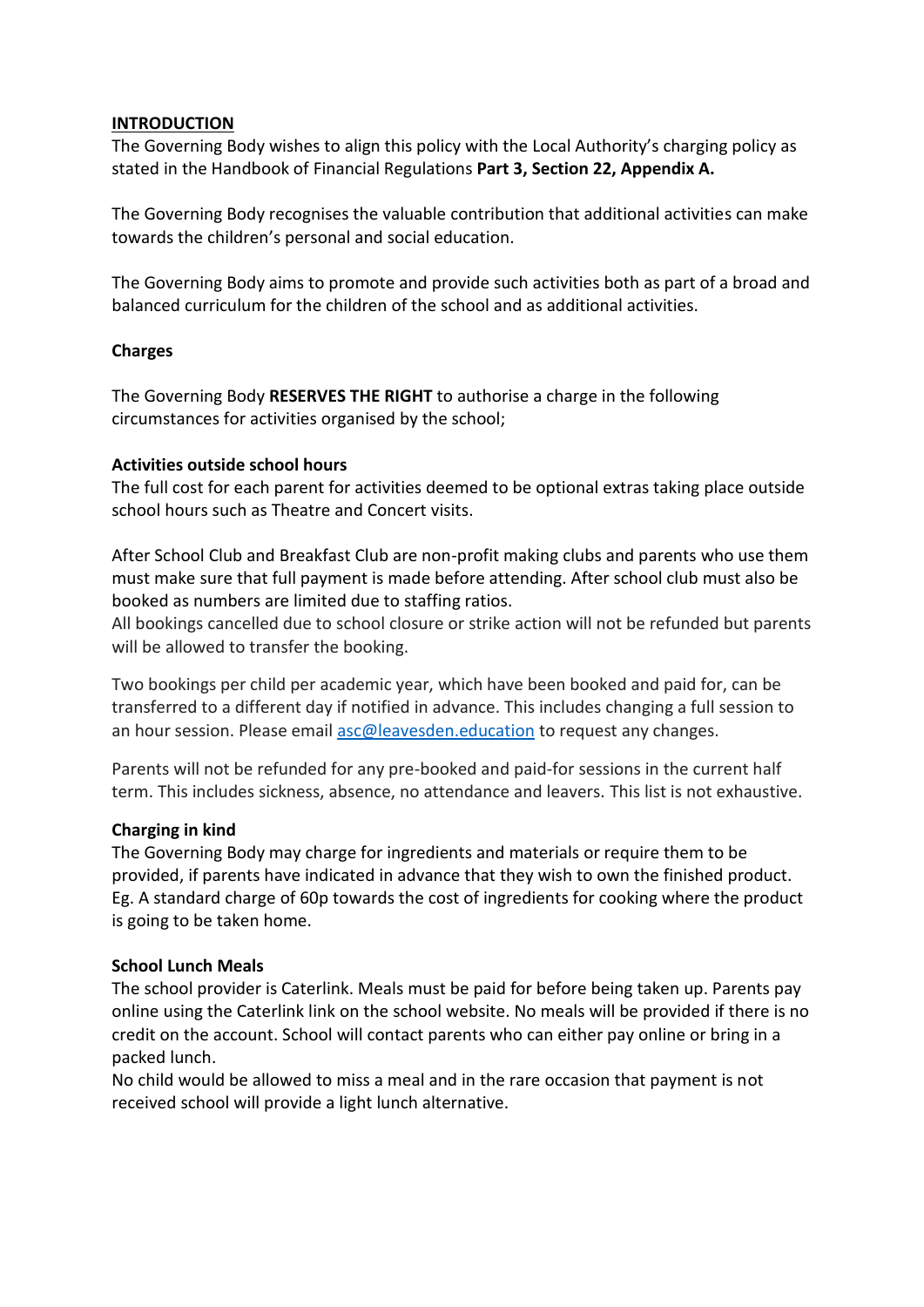#### **Instrumental lessons**

Charges are made in agreement with the provider and cover the cost of tuition for either individual or group lessons. Remission of fees is made available. Half a term's notice to cancel lessons is required.

The Governing Body may also charge for the cost of repair and/or replacement of items wilfully damaged or loaned and subsequently damaged or lost.

#### **Remission**

The school will aim to provide assistance for children from families in financial need and parents are advised to contact the Headteacher in confidence.

Where ever possible school will offer school gateway vouchers to use at the Post Office to stagger payments. This will assist parents/carers with supporting school events with voluntary contributions/full payment and will inform parents of forthcoming visits as early as possible to enable families to manage payment appropriately.

#### **VOLUNTARY CONTRIBUTIONS**

Legislation does not prevent the school from asking parents for a voluntary contribution towards the cost of a given activity or visit. This contribution, however, must be optional, and with prior parent agreement.

Parents are asked therefore, to contribute voluntarily towards the cost for:

- Educational visits to museums, theatres and other sites of interest which support the children's learning
- Visits by authors, poets, environmentalists, puppeteers, theatre groups and other experts who come into school to extend the children's knowledge and experience.
- Contributions towards snacks, cooking and other consumables.

Financial Contributions are planned at £2 per week notice where possible. For example if the contribution was £4 then 2 weeks notice would be given - 2 weeks x  $£2 = £4$ 

# **ADDITIONAL ACTIVITIES LIKE COOKING, SCHOOL OUTINGS AND DAY TRIPS WILL ONLY OPERATE IF PARENTS PROVIDE THE VOLUNTARY CONTRIBUTION SUGGESTED BY THE SCHOOL**

If only some were to do this, and it was considered that insufficient funds were available to make the proposed activity viable, school outing or day trip may be cancelled.

The school looks forward to the support, understanding and generosity of parents.

#### **Refunds**

It is the school's policy to refund surplus amounts made on any particular activity, if that amount exceeds £5 per child. Amounts less than this will be absorbed within the school's